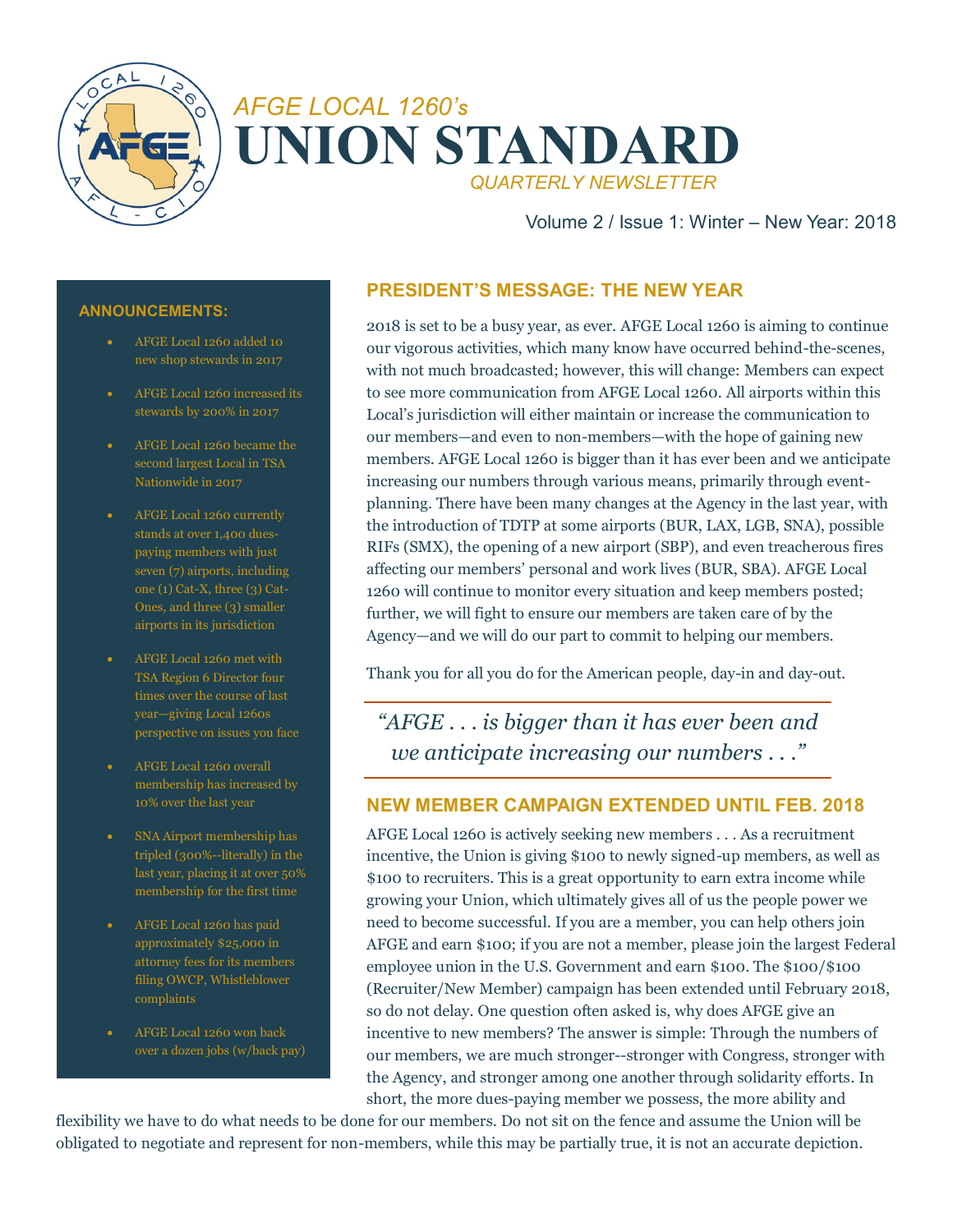## **BURBANK & CENTRAL COAST AIRPORTS (SBA, SMX, & SBP)**

**Burbank Airport\* (Hub/Spokes)** – Burbank Airport, now *Hollywood*-Burbank (Bob Hope) Airport, has undergone some reconstruction with some minor changes in management, although there does not appear to be a major change as a result of this minor reconstruction. There have been more TOPS grievances filed on behalf of BUEs, this year, than in recent times. AFGE has been very successful in assisting our members in achieving the scores they are seeking.

**Santa Barbara** – Management has moved its administrative offices location, although it is unclear at this point if this will have an impact on employees' ability to reach out to HR, Training, or other business typically conducted at said offices, will remain to be seen. Nevertheless, the Union will be monitoring this move and its subsequent implications in the present or future.

*Santa Maria* – As was an eerily similar case last year, Santa Maria Airport employees find themselves in a very dissatisfying position again—the potential loss of their airport due to lack of flights. AFGE Local 1260 President, Bobby Orozco Jr., has met with TSA Leadership, including FSD and Regional level to address this on-going dilemma. Unfortunately, there is very little TSA can do to prevent this oncoming issue, whether presently or in the future; However, the Union is utilizing all resources to review this matter and attempt resolution for all affected employees. For more information or for any questions, please contact AFGE Local President and/or Central Coast Vice President Wendy Delozier.

*San Luis Obispo* – San Luis Obispo Airport has a new terminal, ahem, airport of which to be proud, however, as with all things new, there seem to be some kinks that require fine-tuning. The Union visited this new site, which was impressive in some regard and unimpressive in others. The Union will continue to monitor progress and regression, such as the breakroom and certain safety and security measures. Please contact Local President and/or Central Coast Vice President with issues.

**Notes:** AFGE Local 1260 continues to monitor the situation regarding BUEs who were victims of the fires that started in Ventura County and spread throughout Santa Barbara County. If you or a coworker you know is in need of assistance, please reach out to CCA VP Wendy Delozier, LLPC Erich Schmidt, or Local President Bobby Orozco Jr.

## **LOS ANGELES, LONG BEACH, & JOHN WAYNE AIRPORTS**

**Los Angeles Int'l. Airport\* (Hub/Spokes)** – LAX Vice President Rosa Valdovinos-Guzman has done an outstanding job in recruiting and naming an additional 6 new stewards since her position acceptance. Additionally, VP Valdovinos has vowed to increase communications with members at LAX, invite stewards and advocates to AFGE-TSA Labor-Management meetings, increase training for stewards, and also involve herself in matters pertaining to non-disciplinary matters at TSA LAX Airport.

**Long Beach Airport** – VP Duncan McGuire has reported positive relations with management at LGB.VP McGuire will continue to seek positive resolve and file grievances where there is no agreement or resolve between AFGE and TSA.

**John Wayne Airport** – VP Ray Alarcon reports: AFGE Local 1260 was successful in 1) Raising the score of all employees, that filed grievances against management, who had military leave denied; 2) Enforcing the CBA when employees were kept on leave restriction past the 5-month limit without the required review; 3) Defending employee who were tardy due to delayed shuttle services, hence protecting their right to transfer; 4) Currently fighting for the rights of employees to trade shifts without undue obstruction from management; 5) Protecting and representing employees who were injured at work; and 6) Currently representing the interests of employees in discrimination, disciplinary, and health/safety related matters. \**Hub Airport*

> *"Through the numbers of our members, we are much stronger stronger with Congress . . . the Agency . . . and . . . one another . . ."*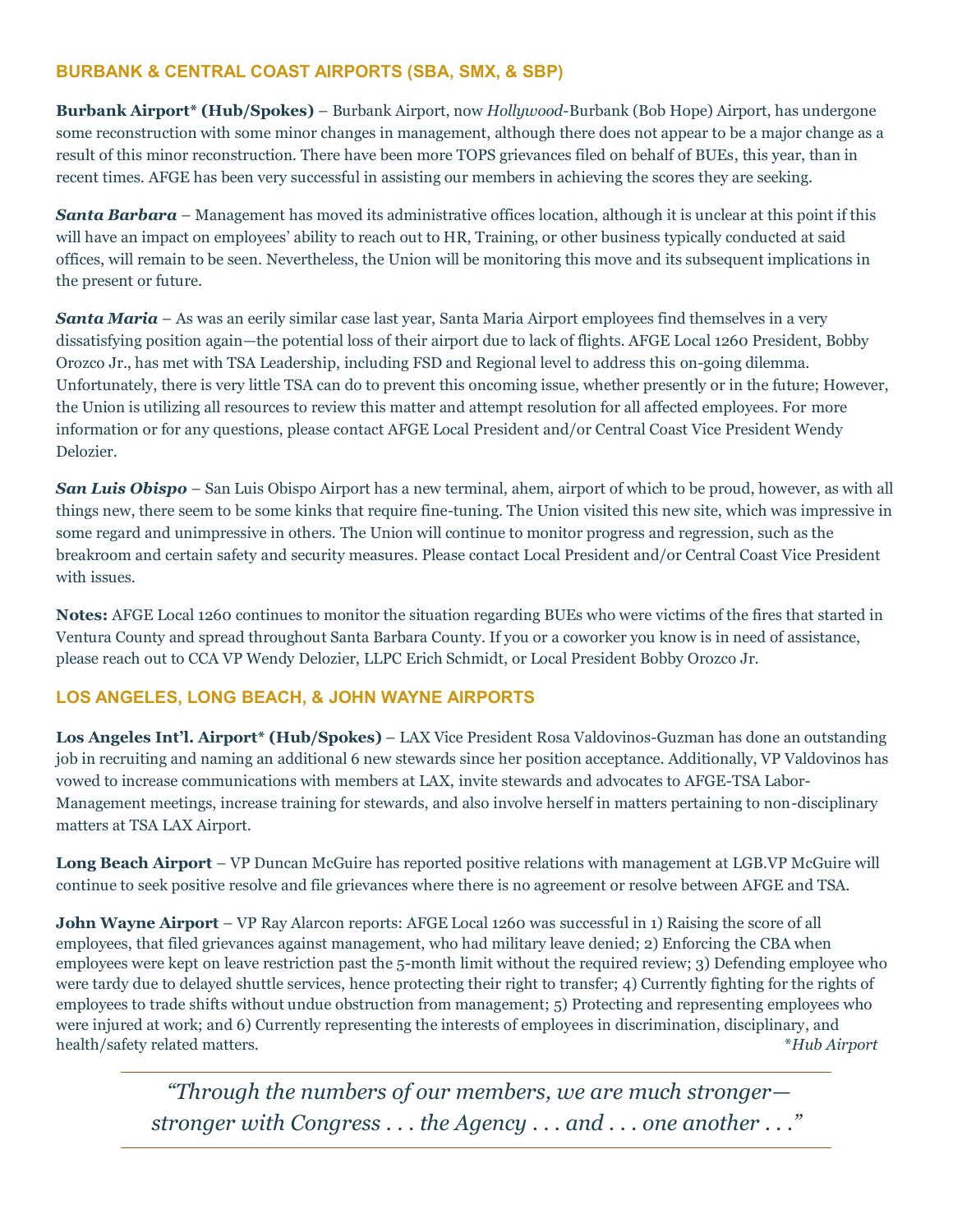## **HELPING HAND: COLLECTIVE BARGAINING AGREEMENT**

**Article 6: Transfer Policy – Section D. Subsection 2-9:** Essentially, this section states the criteria for denial/approval of transferring to another airport. There has been some confusion on the part of BUEs and even on the part of management. Additionally, management and/or Human Resources has too often relayed the wrong information to BUEs. Basically, this section states if you received an adverse action (more than 14-day suspension, involuntary demotion, removal) in the last 12 months, are under investigation/pending disciplinary action, or are under a Performance Improvement Plan (although this may be waived), you are ineligible to transfer. However, under all other circumstances, there is little to deny an employee the opportunity to transfer. If you are having issues with this, please reach out to the Union at any time.

## **SPOTLIGHT: MEET YOUR E-BOARD: AIRPORT VICE PRESIDENT–SNA**



Raymund (Ray) Alarcon is the current Vice President for John Wayne Airport (SNA), for AFGE Local 1260. Ray's father is from La Paz, Bolivia and his mother is from New Jersey, USA. His parents met while attending Brigham Young University (BYU) in Provo Utah, where his story begins: Ray states, "My mother found work as an accountant for the Osmond's Band moving our family to Los Angeles, California when I was very young. I grew up in Walnut, California with my four (4) brothers and three (3) sisters."

Ray attended Mt. San Antonio College and completed the transfer program that took him to Cal State Fullerton as a junior. Ray admits, "I put my schooling on pause to start a Government career at TSA in 2008; I had a successful background in customer service and sales with jobs at Radio Shack, Nextel, State Farm Insurance, and Bank of America [respectively]."

"I became involved with AFGE after becoming frustrated with false promises of flexible schedules that unfairly paused my schooling—even as I gained seniority. I became active as a Union Steward when I found myself a victim of the abuse of authority that is often found as a new agency finds its path through organizational changes," Ray said.

"My coworkers believe in my commitment to serve as their representative and AFGE gives me the support I need to fight for workers' rights at SNA Airport."

# **EXTRA! EXTRA! LOCAL 1260 CASE UPDATES**

- LAX TSO Removal mitigated to 14-Day Suspension (Currently in litigation)
- LAX (Probationary) TSO 5-Day Suspension mitigated to Letter of Counseling
- LAX (Probationary) TSO 7-Day Susension mitigated to 3-Day Suspension
- LAX TSO Removal rescinded with no further action initiated
- LAX TSO Removal mitigated to 14-Day Suspension (Currently in litigation)
- LAX TSO Removed for failing PIP returned to duty with applicable back pay
- LAX TSO Letter of Reprimand mitigated to Letter of Counseling
- TOPS Fiscal Year 2017 LAX Multiple employees' scores and ratings positively changed
- Dozens of Request for Review (CBA and Determination Violations successfully filed) Many Settled
- At least three expedited arbitrations positively settled prior to entering arbitration back pay awarded